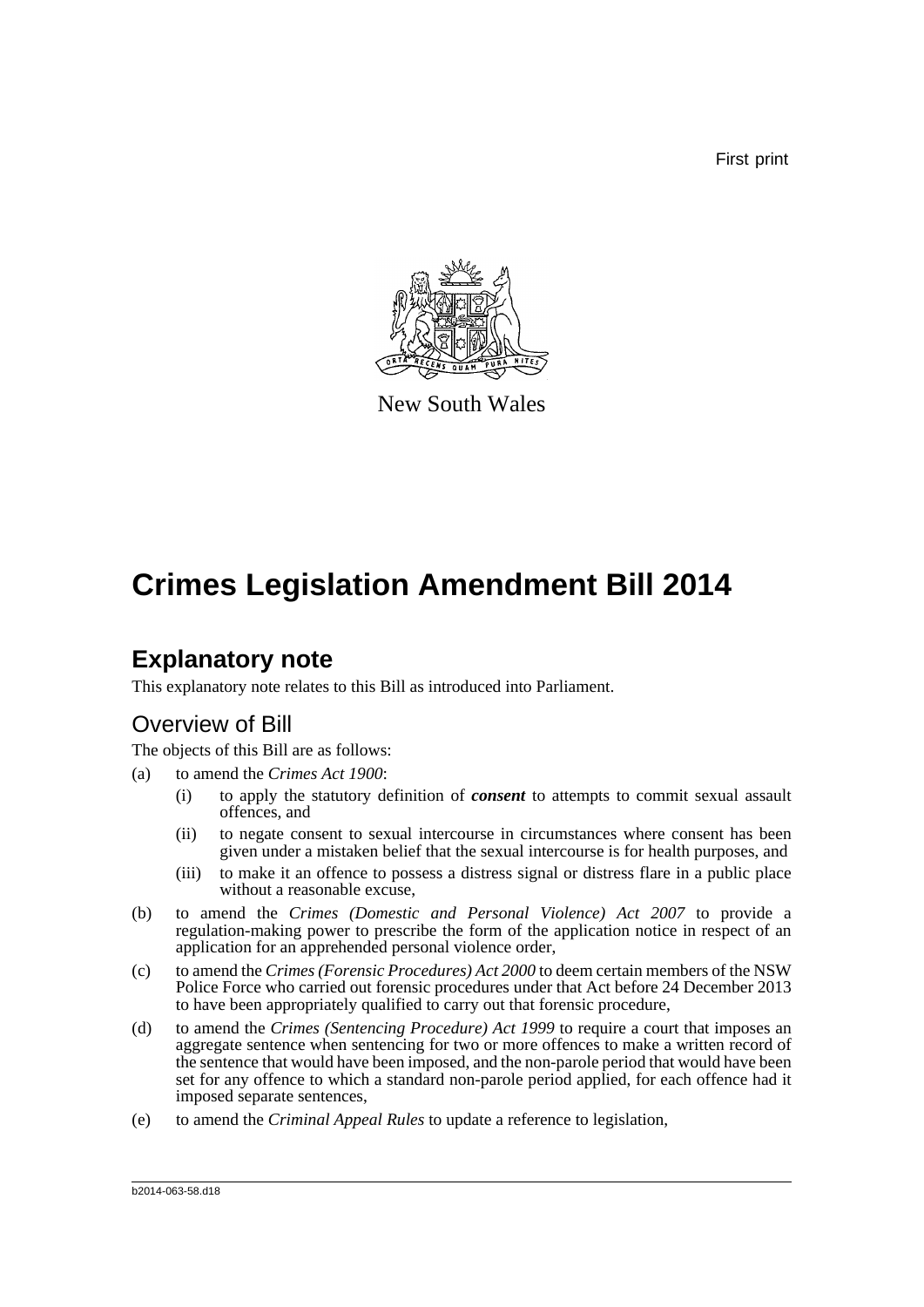- (f) to amend the *Criminal Procedure Act 1986*:
	- (i) to clarify that the Local Court can hear and finally determine a matter in an accused person's absence on the first return date or on a subsequent day when the matter is listed for mention or hearing if the accused person has been given notice of the proceedings, and
	- (ii) to remove the requirement that a court must obtain the consent of an accused person to the summary disposal of proceedings if a scientific examination certificate is tendered by the prosecution in the proceedings,
- (g) to amend the *Drug Misuse and Trafficking Act 1985*:
	- (i) to make offences involving the manufacture, production, possession or supply of Schedule 9 substances summary offences (including offences already committed), and
	- (ii) to provide that a substance that is represented as being a Schedule 9 substance is deemed a Schedule 9 substance,
- (h) to amend the *Graffiti Control Act 2008* to specify that the limitation period for bringing proceedings under that Act is 2 years,
- (i) to amend the *Inclosed Lands Protection Act 1901* to create a new offence relating to entering inclosed lands that are an event venue while an organised event is being held there in contravention of a re-entry prohibition,
- (j) to amend the definition of *certifying officer* in the *Telecommunications (Interception and Access) (New South Wales) Act 1987* to make it consistent with the *Telecommunications (Interception and Access) Act 1979* of the Commonwealth and to update certain references relating to the NSW Crime Commission,
- (k) to amend the *Terrorism (Police Powers) Act 2002* to prevent the disclosure of certain communications made between a detained person and that person's lawyer.

## Outline of provisions

**Clause 1** sets out the name (also called the short title) of the proposed Act.

**Clause 2** provides for the commencement of the proposed Act on the date of assent to the proposed Act.

**Clause 3** makes it clear that the explanatory notes contained in Schedule 1 do not form part of the proposed Act.

### **Schedule 1 Amendment of legislation**

**Schedule 1** makes the amendments described above in the Overview. The amendments are explained in detail in the explanatory note that relates to the Act concerned.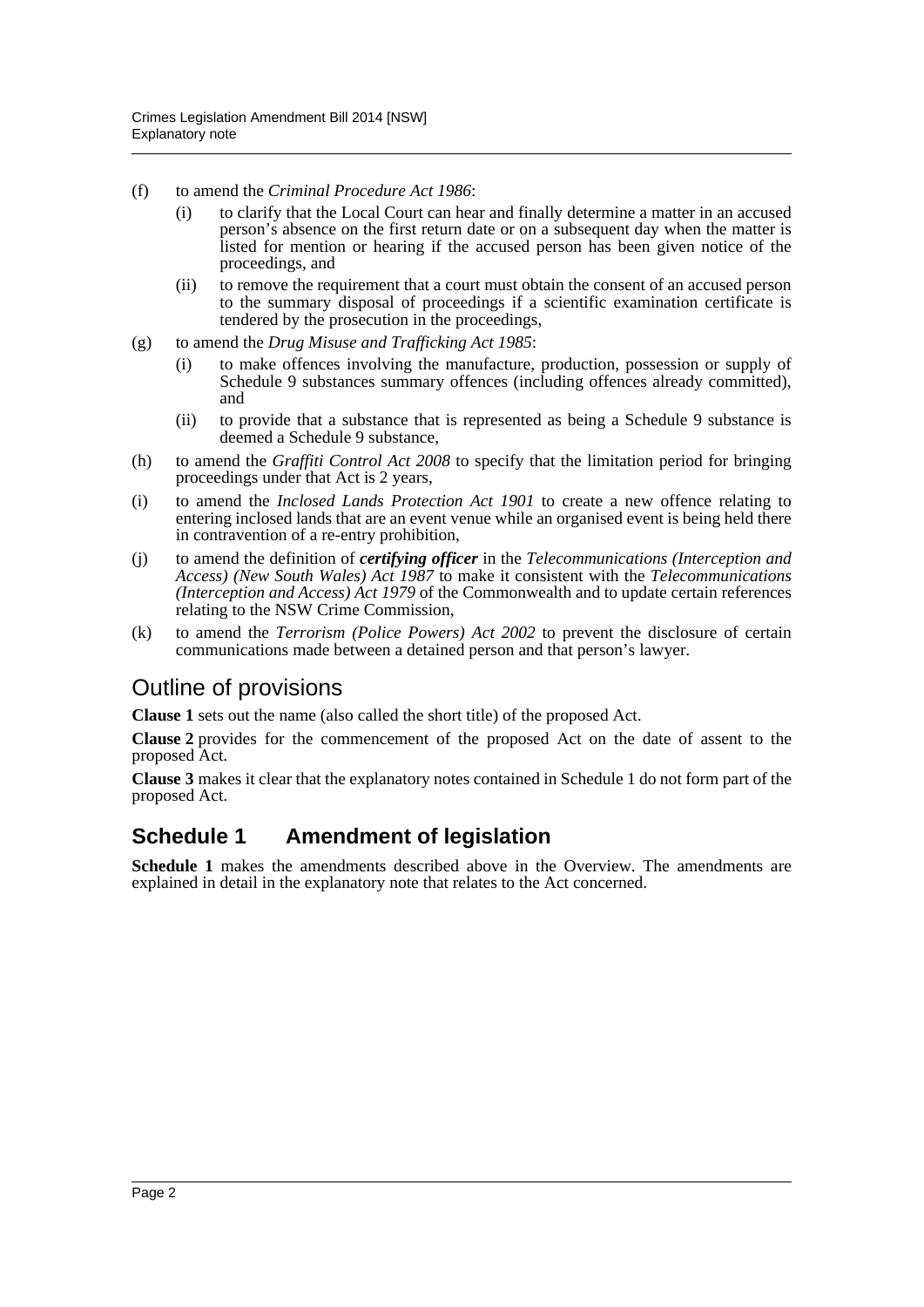First print



New South Wales

# **Crimes Legislation Amendment Bill 2014**

## **Contents**

|    |                                     | Page          |
|----|-------------------------------------|---------------|
|    |                                     |               |
| 1. | Name of Act                         | っ             |
| 2. | Commencement                        | հ             |
| 3  | <b>Explanatory notes</b>            | $\mathcal{P}$ |
|    | Schedule 1 Amendment of legislation | 3             |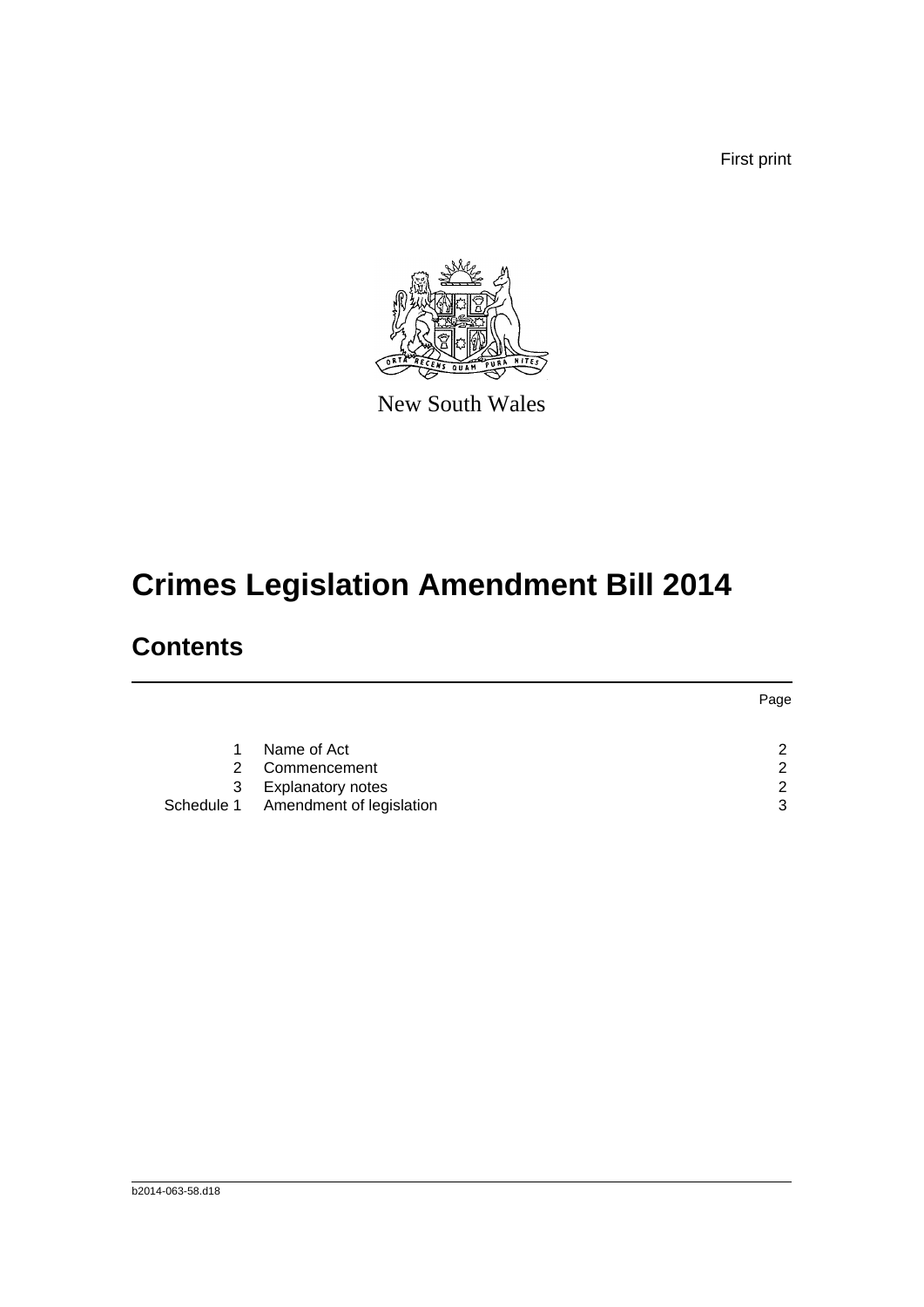

New South Wales

# **Crimes Legislation Amendment Bill 2014**

No , 2014

#### **A Bill for**

An Act to make miscellaneous amendments to various Acts with respect to criminal offences and procedure; and for other purposes.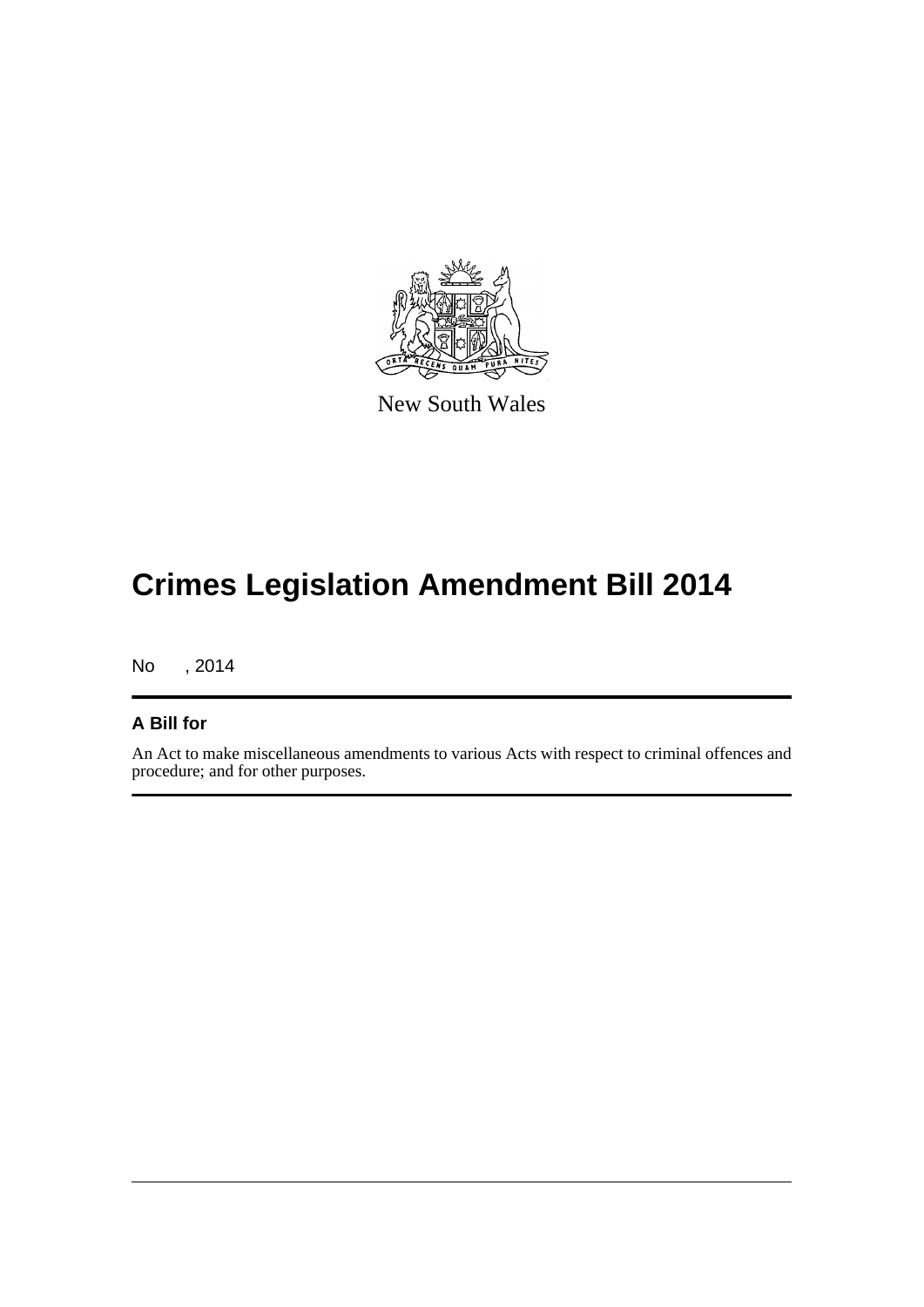Crimes Legislation Amendment Bill 2014 [NSW]

<span id="page-4-2"></span><span id="page-4-1"></span><span id="page-4-0"></span>

|   | The Legislature of New South Wales enacts:                                                                 |        |
|---|------------------------------------------------------------------------------------------------------------|--------|
|   | Name of Act                                                                                                | 2      |
|   | This Act is the <i>Crimes Legislation Amendment Act 2014</i> .                                             | 3      |
|   | Commencement                                                                                               | 4      |
|   | This Act commences on the date of assent to this Act.                                                      | 5      |
| 3 | <b>Explanatory notes</b>                                                                                   | 6      |
|   | The matter appearing under the heading "Explanatory note" in Schedule 1 does not<br>form part of this Act. | 7<br>8 |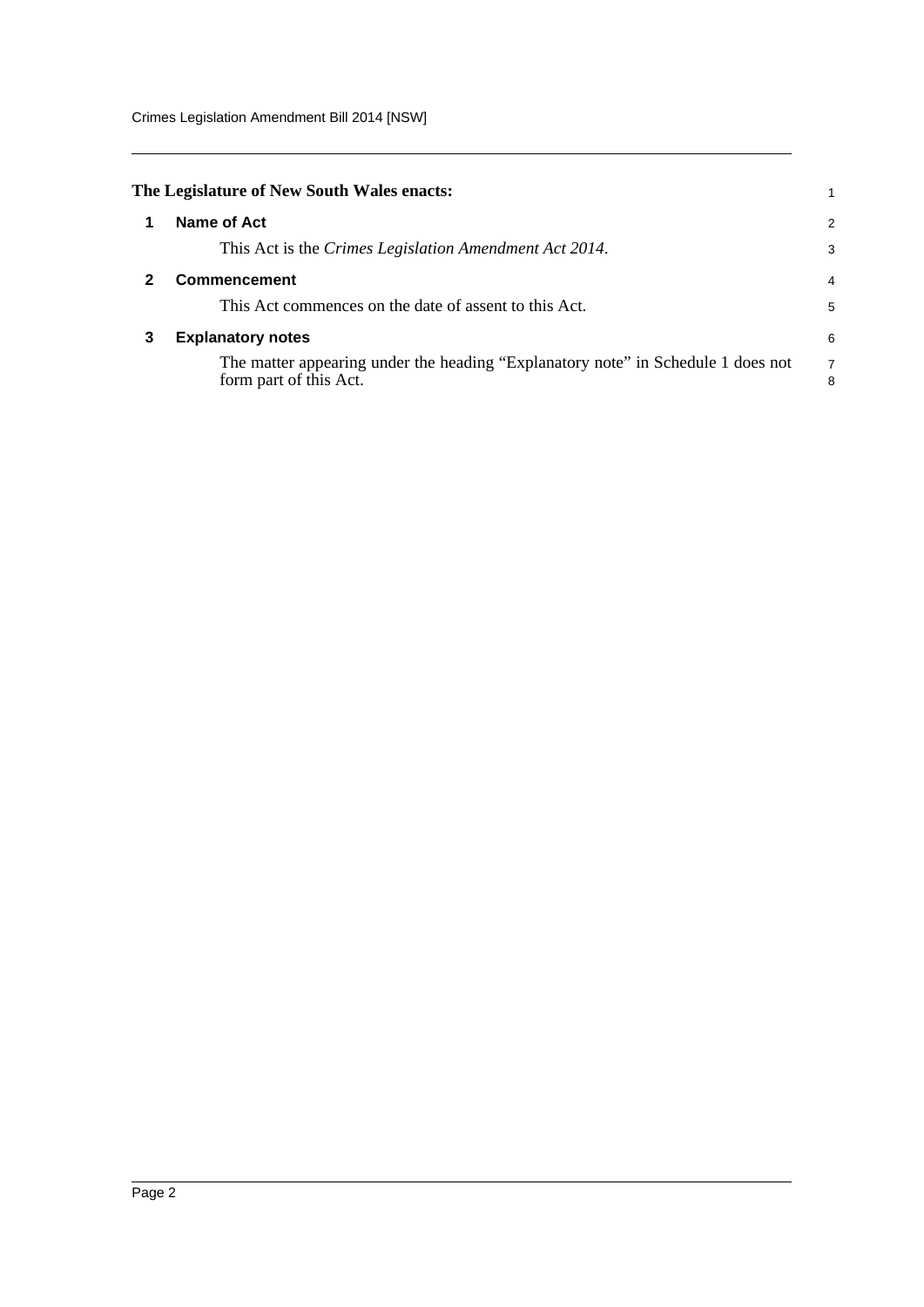<span id="page-5-0"></span>

|     | <b>Schedule 1</b>       |     | <b>Amendment of legislation</b>                                                                                                                                                                                                                                                                                                                                   | 1                       |
|-----|-------------------------|-----|-------------------------------------------------------------------------------------------------------------------------------------------------------------------------------------------------------------------------------------------------------------------------------------------------------------------------------------------------------------------|-------------------------|
| 1.1 |                         |     | Crimes Act 1900 No 40                                                                                                                                                                                                                                                                                                                                             | $\overline{\mathbf{c}}$ |
| [1] |                         |     | Section 61HA Consent in relation to sexual assault offences                                                                                                                                                                                                                                                                                                       | 3                       |
|     |                         |     | Insert ", or attempts to commit the offences," after "the offences" in section 61HA (1).                                                                                                                                                                                                                                                                          | 4                       |
| [2] | Section 61HA (5) (c)    |     |                                                                                                                                                                                                                                                                                                                                                                   | 5                       |
|     |                         |     | Omit "medical". Insert instead "health".                                                                                                                                                                                                                                                                                                                          | 6                       |
| [3] |                         |     | Section 93FB Possession of dangerous articles other than firearms                                                                                                                                                                                                                                                                                                 | 7                       |
|     |                         |     | Insert at the end of section 93FB $(1)$ (c):                                                                                                                                                                                                                                                                                                                      | 8                       |
|     |                         |     | <b>or</b>                                                                                                                                                                                                                                                                                                                                                         | 9                       |
|     | <b>Explanatory note</b> | (d) | a distress signal, or distress flare, that operates by emitting a bright light,                                                                                                                                                                                                                                                                                   | 10<br>11                |
|     |                         |     | Item [1] applies the statutory definition of consent to attempts to commit sexual assault offences.                                                                                                                                                                                                                                                               | 12                      |
|     | purposes.               |     | Item [2] negates consent to sexual intercourse in circumstances where consent has been given under<br>a mistaken belief that the sexual intercourse is for health purposes. This expands the circumstances<br>in section 61HA (5) (c) in which consent is negated, which are currently limited to medical or hygienic                                             | 13<br>14<br>15<br>16    |
|     |                         |     | Item [3] makes it an offence to possess a distress signal, or distress flare, that operates by emitting a<br>bright light in a public place without a reasonable excuse.                                                                                                                                                                                          | 17<br>18                |
| 1.2 |                         |     | Crimes (Domestic and Personal Violence) Act 2007 No 80                                                                                                                                                                                                                                                                                                            | 19                      |
|     |                         |     | Section 50 Commencement of proceedings by application notice                                                                                                                                                                                                                                                                                                      | 20                      |
|     |                         |     | Insert at the end of the section:                                                                                                                                                                                                                                                                                                                                 | 21                      |
|     | (2)                     |     | The regulations may make provision for the form of an application notice for<br>an apprehended personal violence order under this Division (a <i>personal</i><br><i>violence application notice</i> ) or for the information to be included in a personal<br>violence application notice.                                                                         | 22<br>23<br>24<br>25    |
|     | (3)                     |     | Without limiting subsection $(2)$ , the regulations may require inclusion of the<br>following information in a personal violence application notice:                                                                                                                                                                                                              | 26<br>27                |
|     |                         | (a) | whether there is an existing commercial relationship between the<br>applicant and the defendant,                                                                                                                                                                                                                                                                  | 28<br>29                |
|     |                         | (b) | whether there is an outstanding debt owed by the defendant to the<br>applicant or by the applicant to the defendant,                                                                                                                                                                                                                                              | 30<br>31                |
|     |                         | (c) | whether there have been previous civil or criminal proceedings between<br>the applicant and the defendant,                                                                                                                                                                                                                                                        | 32<br>33                |
|     |                         | (d) | that it is an offence under the Act to make a statement in the application<br>that the applicant knows is false or misleading in a material particular.                                                                                                                                                                                                           | 34<br>35                |
|     | <b>Explanatory note</b> |     |                                                                                                                                                                                                                                                                                                                                                                   | 36                      |
|     |                         |     | The proposed amendment to the Crimes (Domestic and Personal Violence) Act 2007 provides a<br>regulation-making power to prescribe the form of the application notice to be issued and filed in<br>respect of an application for an apprehended personal violence order, including the power to require<br>certain information to be disclosed in the application. | 37<br>38<br>39<br>40    |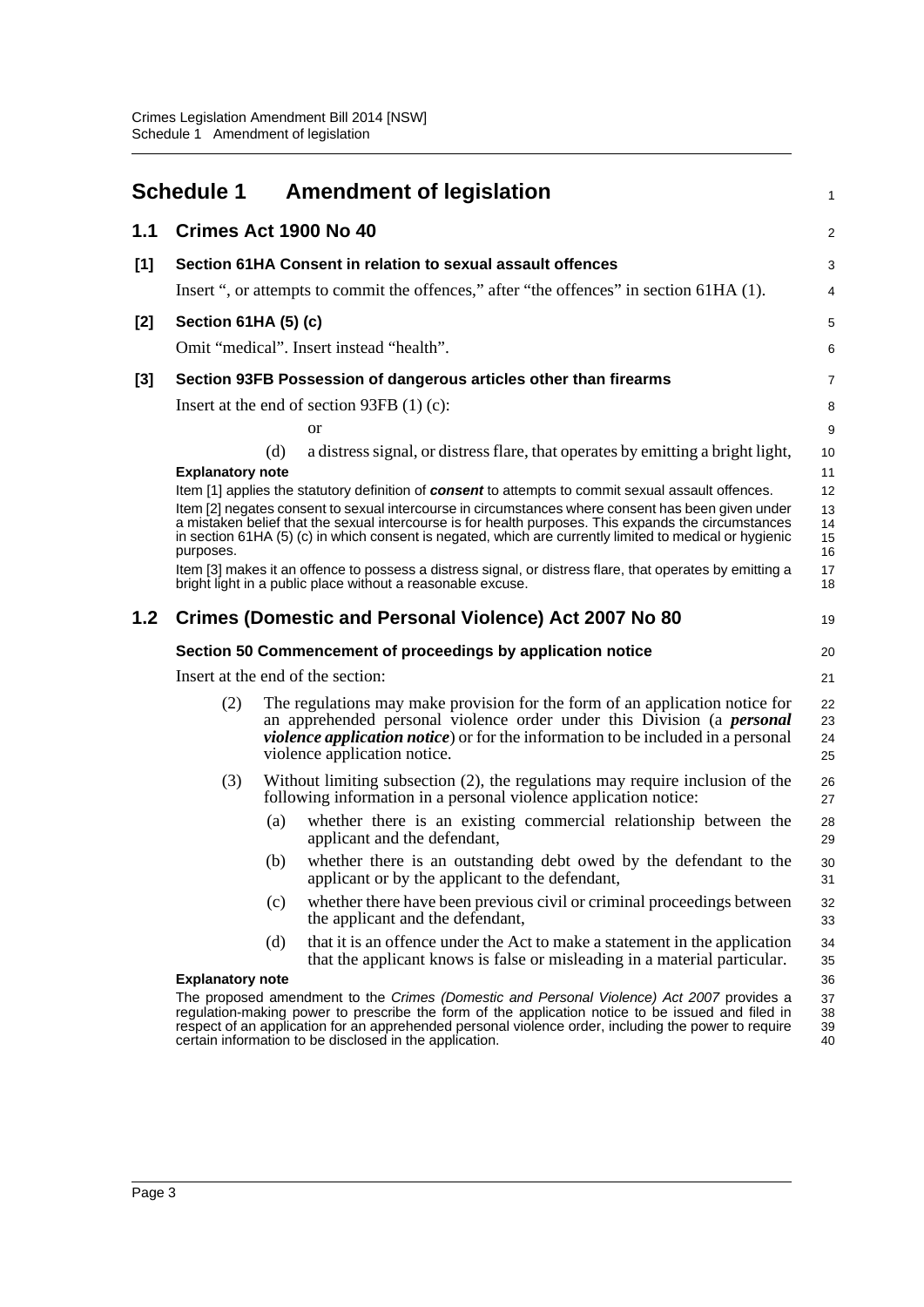| 1.3     | <b>Crimes (Forensic Procedures) Act 2000 No 59</b> |     |                                                                                                                                                                                                                                                                                                                                                                                                                                                                                                          |                                        |  |  |  |
|---------|----------------------------------------------------|-----|----------------------------------------------------------------------------------------------------------------------------------------------------------------------------------------------------------------------------------------------------------------------------------------------------------------------------------------------------------------------------------------------------------------------------------------------------------------------------------------------------------|----------------------------------------|--|--|--|
|         |                                                    |     | Schedule 2 Savings, transitional and other provisions                                                                                                                                                                                                                                                                                                                                                                                                                                                    | 2                                      |  |  |  |
|         | Insert after Part 6:                               |     |                                                                                                                                                                                                                                                                                                                                                                                                                                                                                                          |                                        |  |  |  |
|         | Part 7                                             |     | <b>Crimes Legislation Amendment Act 2014</b>                                                                                                                                                                                                                                                                                                                                                                                                                                                             |                                        |  |  |  |
|         | 15                                                 |     | Validation of certain forensic procedures                                                                                                                                                                                                                                                                                                                                                                                                                                                                |                                        |  |  |  |
|         |                                                    | (1) | A police officer who had completed a training course in carrying out forensic<br>procedures conducted by the NSW Police Force before carrying out a forensic<br>procedure is taken to have been appropriately qualified to carry out the<br>forensic procedure.                                                                                                                                                                                                                                          | 6<br>$\overline{7}$<br>8<br>9          |  |  |  |
|         |                                                    | (2) | This clause applies only to forensic procedures carried out before<br>24 December $20\overline{1}3$ .                                                                                                                                                                                                                                                                                                                                                                                                    | 10<br>11                               |  |  |  |
|         | <b>Explanatory note</b>                            |     |                                                                                                                                                                                                                                                                                                                                                                                                                                                                                                          | 12                                     |  |  |  |
|         |                                                    |     | The proposed amendment to the Crimes (Forensic Procedures) Act 2000 gives retrospective<br>authorisation to certain forensic procedures that were carried out before 24 December 2013. A police<br>officer who carried out such a forensic procedure who had, before carrying out the procedure,<br>completed a forensic procedures training course conducted by the NSW Police Force is taken to have<br>been appropriately qualified to carry out that procedure.                                      | 13<br>14<br>15<br>16<br>17             |  |  |  |
| 1.4     |                                                    |     | <b>Crimes (Sentencing Procedure) Act 1999 No 92</b>                                                                                                                                                                                                                                                                                                                                                                                                                                                      | 18                                     |  |  |  |
| [1]     |                                                    |     | Section 53A Aggregate sentences of imprisonment                                                                                                                                                                                                                                                                                                                                                                                                                                                          | 19                                     |  |  |  |
|         |                                                    |     | Insert "written" before "record" in section 53A (2).                                                                                                                                                                                                                                                                                                                                                                                                                                                     | 20                                     |  |  |  |
| [2]     |                                                    |     | Section 54B Consideration of standard non-parole period in sentencing                                                                                                                                                                                                                                                                                                                                                                                                                                    | 21                                     |  |  |  |
|         | <b>Explanatory note</b>                            |     | Insert "and make a written record of" after "indicate" in section 54B (4).<br>The proposed amendments to the Crimes (Sentencing Procedure) Act 1999 require a court that<br>imposes an aggregate sentence when sentencing for two or more offences to make a written record<br>of the sentence that would have been imposed, and the non-parole period that would have been set<br>for any offence to which a standard non-parole period applied, for each offence had it imposed<br>separate sentences. | 22<br>23<br>24<br>25<br>26<br>27<br>28 |  |  |  |
| $1.5\,$ |                                                    |     | <b>Criminal Appeal Rules</b>                                                                                                                                                                                                                                                                                                                                                                                                                                                                             | 29                                     |  |  |  |
|         |                                                    |     | Rule 86 Application for guideline judgment                                                                                                                                                                                                                                                                                                                                                                                                                                                               | 30                                     |  |  |  |
|         |                                                    |     | Omit "section 174 of the Criminal Procedure Act 1986" from rule 86 (1).                                                                                                                                                                                                                                                                                                                                                                                                                                  | 31                                     |  |  |  |
|         |                                                    |     | Insert instead "section 37 of the Crimes (Sentencing Procedure) Act 1999".                                                                                                                                                                                                                                                                                                                                                                                                                               | 32                                     |  |  |  |
|         | <b>Explanatory note</b>                            |     | The proposed amendment to the Criminal Appeal Rules updates a cross-reference to the section and<br>Act that deals with guideline judgments on the application of the Attorney General.                                                                                                                                                                                                                                                                                                                  | 33<br>34<br>35                         |  |  |  |
| 1.6     |                                                    |     | <b>Criminal Procedure Act 1986 No 209</b>                                                                                                                                                                                                                                                                                                                                                                                                                                                                | 36                                     |  |  |  |
| [1]     |                                                    |     | <b>Section 190 Time for hearing</b>                                                                                                                                                                                                                                                                                                                                                                                                                                                                      | 37                                     |  |  |  |
|         |                                                    |     | Insert "or at any subsequent mention of the proceedings" after "date" in section 190 (3).                                                                                                                                                                                                                                                                                                                                                                                                                | 38                                     |  |  |  |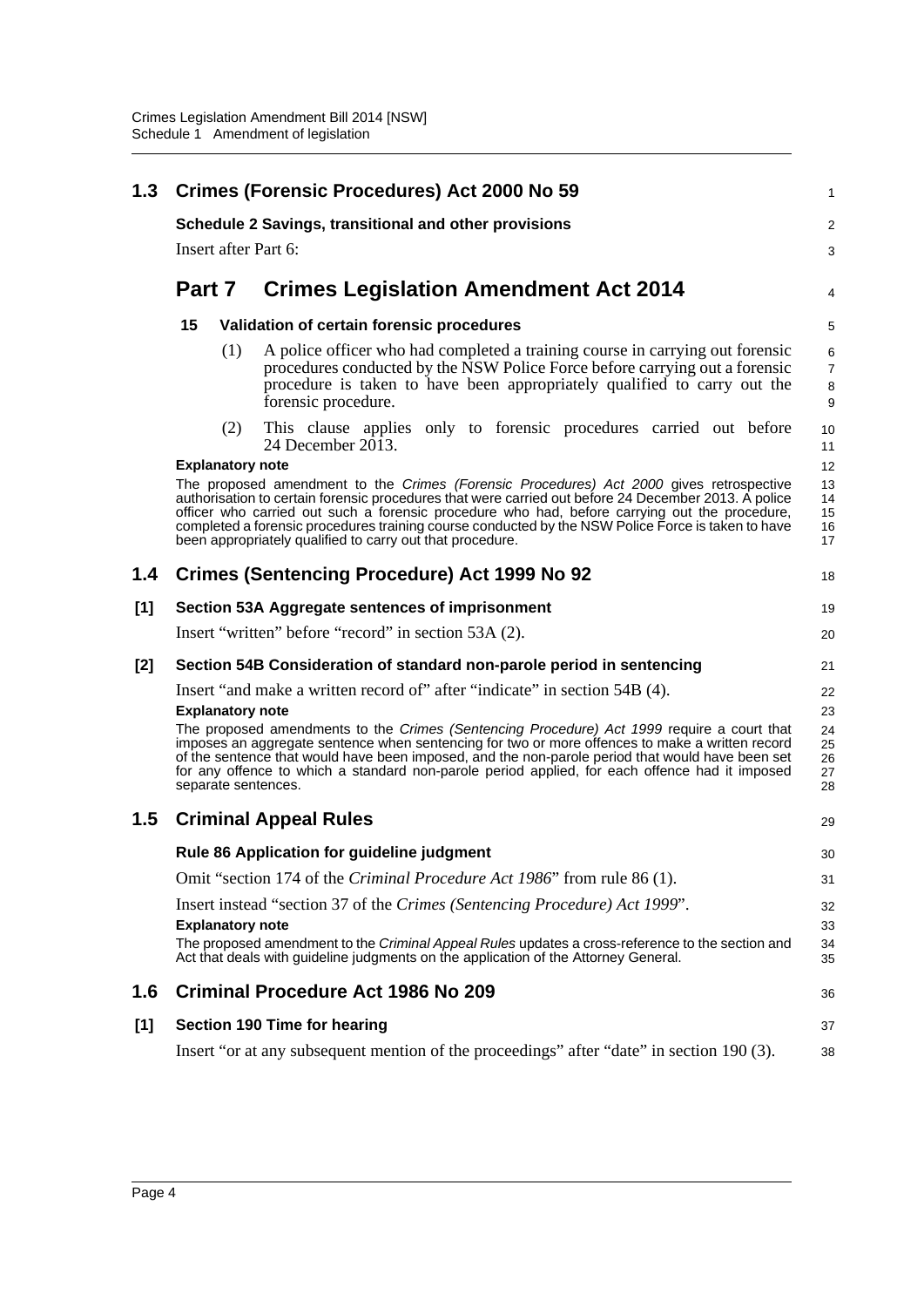| [2]   |                                 | <b>Section 190 (3)</b>                                                             |                                                                                                                                                                                                                                                                                                                         | 1                       |  |  |  |
|-------|---------------------------------|------------------------------------------------------------------------------------|-------------------------------------------------------------------------------------------------------------------------------------------------------------------------------------------------------------------------------------------------------------------------------------------------------------------------|-------------------------|--|--|--|
|       |                                 |                                                                                    | Omit "the matter on that day".                                                                                                                                                                                                                                                                                          | $\overline{\mathbf{c}}$ |  |  |  |
|       |                                 |                                                                                    | Insert instead "and determine the matter on the first or a subsequent day on which the matter<br>is listed for mention".                                                                                                                                                                                                | 3<br>4                  |  |  |  |
| $[3]$ |                                 | <b>Section 190 (4)</b>                                                             |                                                                                                                                                                                                                                                                                                                         | 5                       |  |  |  |
|       |                                 |                                                                                    | Insert after section $190(3)$ :                                                                                                                                                                                                                                                                                         | 6                       |  |  |  |
|       |                                 | (4)                                                                                | The court may not proceed to hear and determine the matter unless it is<br>satisfied that the accused person had reasonable notice of the first return date<br>or the mention date.                                                                                                                                     | 7<br>8<br>9             |  |  |  |
| [4]   |                                 |                                                                                    | <b>Section 282 Scientific examinations</b>                                                                                                                                                                                                                                                                              | 10                      |  |  |  |
|       |                                 |                                                                                    | Omit section 282 (3).                                                                                                                                                                                                                                                                                                   | 11                      |  |  |  |
|       |                                 | <b>Explanatory note</b>                                                            |                                                                                                                                                                                                                                                                                                                         | 12                      |  |  |  |
|       | date.                           |                                                                                    | Items [1]-[3] clarify that the Local Court can hear and finally determine a matter in an accused<br>person's absence on the first return date or on a subsequent day when the matter is listed for mention<br>or hearing if satisfied that the accused person had reasonable notice of the first return date or mention | 13<br>14<br>15<br>16    |  |  |  |
|       |                                 |                                                                                    | Item [4] removes the requirement that a court must obtain the consent of an accused person to the<br>summary disposal of proceedings if a scientific examination certificate is tendered by the prosecution<br>in the proceedings.                                                                                      | 17<br>18<br>19          |  |  |  |
| 1.7   |                                 |                                                                                    | Drug Misuse and Trafficking Act 1985 No 226                                                                                                                                                                                                                                                                             | 20                      |  |  |  |
| [1]   |                                 |                                                                                    | <b>Section 3 Definitions</b>                                                                                                                                                                                                                                                                                            | 21                      |  |  |  |
|       |                                 |                                                                                    | Insert in alphabetical order in section $3(1)$ :                                                                                                                                                                                                                                                                        | 22                      |  |  |  |
|       |                                 |                                                                                    | <b>Schedule 9 substance</b> means a Schedule 9 substance within the meaning of the<br>Poisons and Therapeutic Goods Act 1966.                                                                                                                                                                                           | 23<br>24                |  |  |  |
| $[2]$ |                                 | <b>Section 18B</b>                                                                 |                                                                                                                                                                                                                                                                                                                         | 25                      |  |  |  |
|       | Insert after section 18A:<br>26 |                                                                                    |                                                                                                                                                                                                                                                                                                                         |                         |  |  |  |
|       | 18 <sub>B</sub>                 | Manufacture, production, possession and supply of certain Schedule 9<br>substances | 27<br>28                                                                                                                                                                                                                                                                                                                |                         |  |  |  |
|       |                                 | (1)                                                                                | A person who manufactures or produces, or who knowingly takes part in the<br>manufacture or production of, a Schedule 9 substance (not being a prohibited<br>drug within the meaning of this Act) is guilty of an offence.                                                                                              | 29<br>30<br>31          |  |  |  |
|       |                                 | (2)                                                                                | A person who supplies, or who knowingly takes part in the supply of, a<br>Schedule 9 substance (not being a prohibited drug within the meaning of this<br>Act) is guilty of an offence.                                                                                                                                 | 32<br>33<br>34          |  |  |  |
|       |                                 | (3)                                                                                | A person who has in his or her possession a Schedule 9 substance (not being a<br>prohibited drug within the meaning of this Act) is guilty of an offence.<br>Maximum penalty (subsection $(3)$ ): 20 penalty units or imprisonment for<br>12 months, or both.                                                           | 35<br>36<br>37<br>38    |  |  |  |
|       |                                 | (4)                                                                                | Nothing in this section renders unlawful the manufacture, production,<br>possession or supply of a Schedule 9 substance (not being a prohibited drug)<br>by:                                                                                                                                                            | 39<br>40<br>41          |  |  |  |
|       |                                 |                                                                                    | a person licensed or authorised to do so under the <i>Poisons and</i><br>(a)<br>Therapeutic Goods Act 1966, or                                                                                                                                                                                                          | 42<br>43                |  |  |  |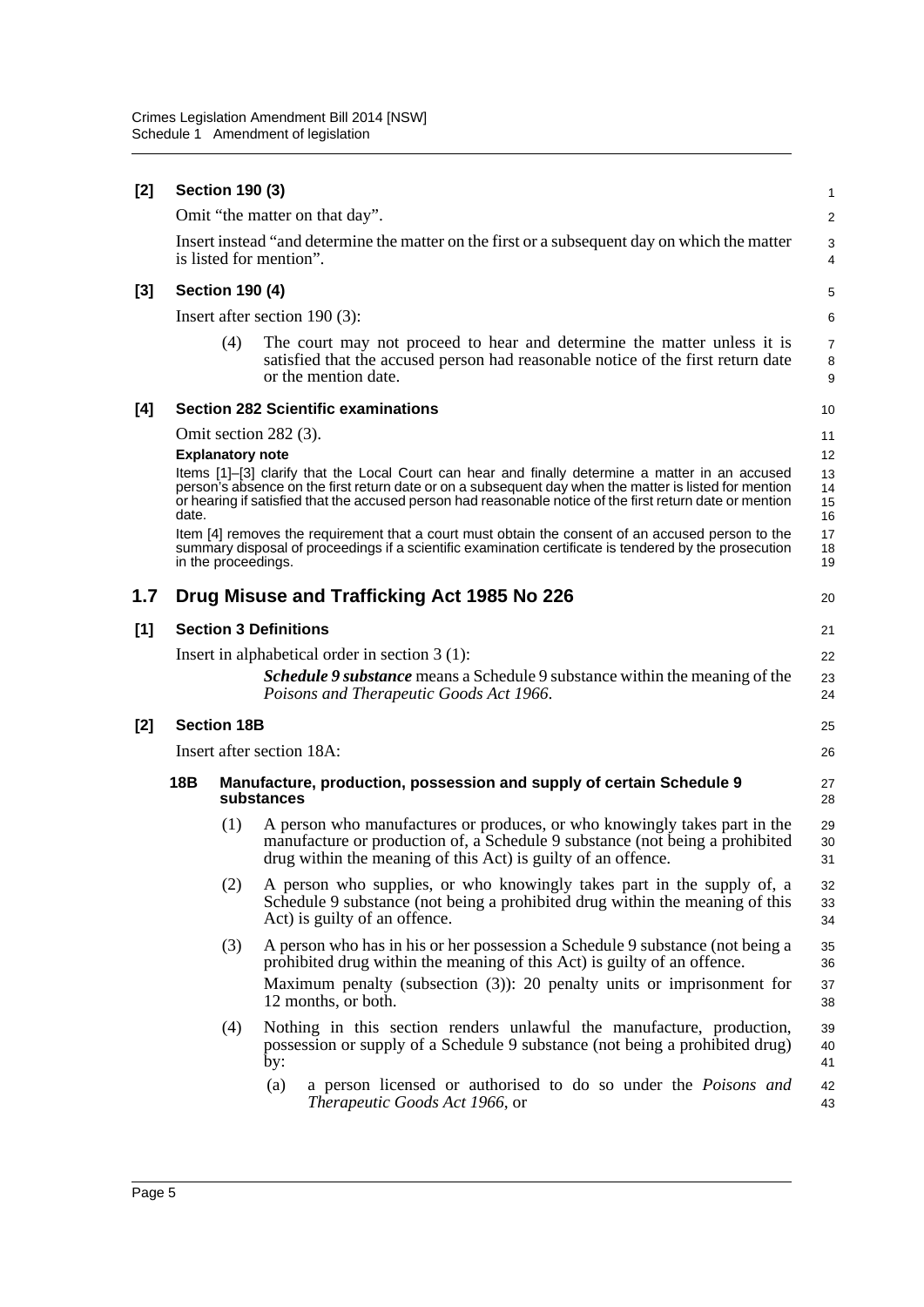|          |                             |      | (b)                                                                                  | a person in accordance with an authorisation given by the Secretary of<br>the Ministry of Health under section 17D of that Act,                                                                                                                                                                                                                                                           | 1<br>$\overline{\mathbf{c}}$ |  |  |
|----------|-----------------------------|------|--------------------------------------------------------------------------------------|-------------------------------------------------------------------------------------------------------------------------------------------------------------------------------------------------------------------------------------------------------------------------------------------------------------------------------------------------------------------------------------------|------------------------------|--|--|
|          |                             |      | purposes.                                                                            | or renders unlawful the taking part by any other person in the manufacture,<br>production or supply of such a substance by a person to whom paragraph (a)<br>or (b) applies or the possession of the substance by the other person for those                                                                                                                                              | 3<br>4<br>5<br>6             |  |  |
| $^{[3]}$ | <b>Section 21 Penalties</b> |      |                                                                                      |                                                                                                                                                                                                                                                                                                                                                                                           | 7                            |  |  |
|          |                             |      |                                                                                      | Insert ", except as otherwise expressly provided by this Division" after "both".                                                                                                                                                                                                                                                                                                          | 8                            |  |  |
| [4]      | substances                  |      |                                                                                      | Section 25B Manufacture, production, possession and supply of certain Schedule 9                                                                                                                                                                                                                                                                                                          | 9<br>10                      |  |  |
|          | Omit the section.           |      |                                                                                      |                                                                                                                                                                                                                                                                                                                                                                                           | 11                           |  |  |
| [5]      |                             |      |                                                                                      | Section 40 Effect of certain representations                                                                                                                                                                                                                                                                                                                                              | 12                           |  |  |
|          |                             |      |                                                                                      | Insert after section 40 $(1)$ :                                                                                                                                                                                                                                                                                                                                                           | 13                           |  |  |
|          |                             | (1A) |                                                                                      | A substance (not being a prohibited drug) which, for the purpose of its being<br>supplied, is represented (whether verbally, in writing or by conduct) as being<br>a Schedule 9 substance or a specified Schedule 9 substance is, for the purposes<br>of this Act and the regulations, taken to be a Schedule 9 substance or the<br>specified Schedule 9 substance, as the case requires. | 14<br>15<br>16<br>17<br>18   |  |  |
| [6]      | <b>Section 46</b>           |      |                                                                                      |                                                                                                                                                                                                                                                                                                                                                                                           | 19                           |  |  |
|          | Insert after section 45:    |      |                                                                                      |                                                                                                                                                                                                                                                                                                                                                                                           | 20                           |  |  |
|          | 46<br>offence               |      | Transitional provision—repeal of section 25B and re-enactment as summary<br>21<br>22 |                                                                                                                                                                                                                                                                                                                                                                                           |                              |  |  |
|          |                             | (1)  |                                                                                      | An offence under section 25B, and any related offence, is taken to be, and to<br>always have been, an offence that is required to be prosecuted summarily<br>before the Local Court.                                                                                                                                                                                                      | 23<br>24<br>25               |  |  |
|          |                             | (2)  |                                                                                      | Subsection (1) does not apply to an offence if an indictment for the offence<br>was presented or filed before the commencement of this section.                                                                                                                                                                                                                                           | 26<br>27                     |  |  |
|          |                             | (3)  |                                                                                      | If an indictment for an offence under section 25B, or any related offence, was<br>presented or filed before the commencement of this section and proceedings<br>on the indictment have not commenced, the court may remit the matter to the<br>Local Court to be disposed of summarily if it considers it is in the interests of<br>justice to do so.                                     | 28<br>29<br>30<br>31<br>32   |  |  |
|          |                             | (4)  |                                                                                      | This section does not affect the validity of anything done or omitted before the<br>commencement of this section in connection with proceedings for an offence<br>that, but for subsection (1), would have been validly done or omitted.                                                                                                                                                  | 33<br>34<br>35               |  |  |
|          |                             | (5)  |                                                                                      | Despite section 179 of the Criminal Procedure Act 1986, proceedings for an<br>offence to which subsection (1) applies may be commenced not later than<br>6 months after the commencement of this section.                                                                                                                                                                                 | 36<br>37<br>38               |  |  |
|          |                             | (6)  |                                                                                      | A reference to section 25B is a reference to section 25B, as in force before its<br>repeal by the Crimes Legislation Amendment Act 2014.                                                                                                                                                                                                                                                  | 39<br>40                     |  |  |
|          |                             | (7)  |                                                                                      | In this section:                                                                                                                                                                                                                                                                                                                                                                          | 41                           |  |  |
|          |                             |      |                                                                                      | <i>related offence</i> means:                                                                                                                                                                                                                                                                                                                                                             | 42                           |  |  |
|          |                             |      | (a)                                                                                  | an offence under section 26 of conspiring to commit an offence under<br>section 25B, or                                                                                                                                                                                                                                                                                                   | 43<br>44                     |  |  |
|          |                             |      |                                                                                      |                                                                                                                                                                                                                                                                                                                                                                                           |                              |  |  |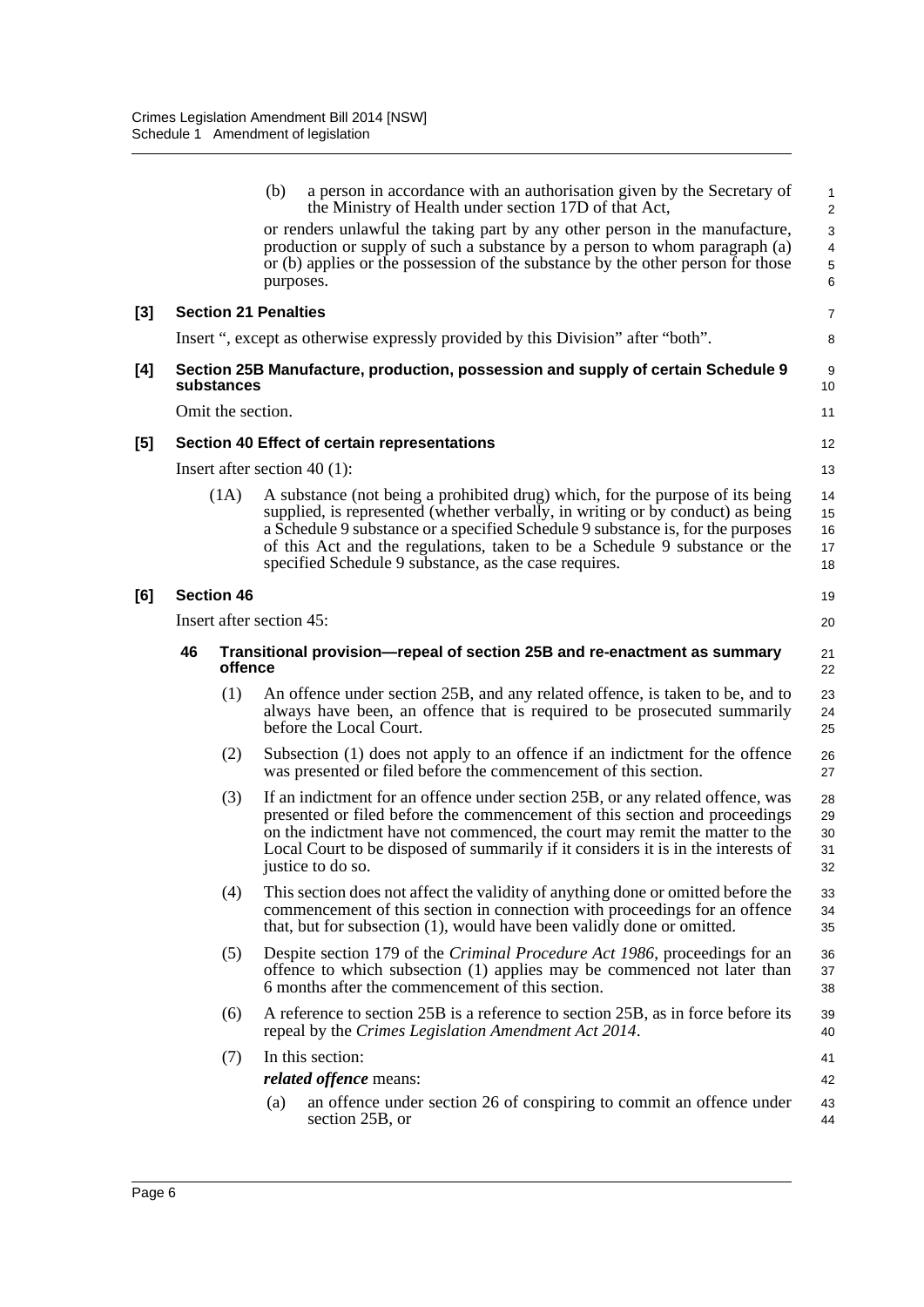|     |     |                         | (b) | an offence under section 27 of aiding, abetting, counselling, procuring,<br>soliciting or inciting the commission of an offence against section 25B,<br><sub>or</sub>                                                                                                                                                                                                                                                                                                                                                                                                                                                                                                                                                                                                                                                          | 1<br>$\overline{c}$<br>3                           |
|-----|-----|-------------------------|-----|--------------------------------------------------------------------------------------------------------------------------------------------------------------------------------------------------------------------------------------------------------------------------------------------------------------------------------------------------------------------------------------------------------------------------------------------------------------------------------------------------------------------------------------------------------------------------------------------------------------------------------------------------------------------------------------------------------------------------------------------------------------------------------------------------------------------------------|----------------------------------------------------|
|     |     |                         | (c) | an offence under section 28 of conspiring to commit an offence under a<br>provision of a law that corresponds to section 25B, or                                                                                                                                                                                                                                                                                                                                                                                                                                                                                                                                                                                                                                                                                               | $\overline{4}$<br>5                                |
|     |     |                         | (d) | an offence under section 28 of aiding, abetting, counselling, procuring,<br>soliciting or inciting the commission of an offence under a provision of<br>a law that corresponds to section 25B, or                                                                                                                                                                                                                                                                                                                                                                                                                                                                                                                                                                                                                              | 6<br>7<br>8                                        |
|     |     |                         | (e) | an offence under section 43B that is committed if a corporation commits<br>a corporate offence and the corporate offence is an offence under<br>section 25B.                                                                                                                                                                                                                                                                                                                                                                                                                                                                                                                                                                                                                                                                   | 9<br>10<br>11                                      |
|     |     | <b>Explanatory note</b> |     |                                                                                                                                                                                                                                                                                                                                                                                                                                                                                                                                                                                                                                                                                                                                                                                                                                | 12                                                 |
|     |     | a Schedule 9 substance. |     | The proposed amendments to the Drug Misuse and Trafficking Act 1985 in items [1]-[4] and [6] make<br>offences involving the manufacture, production, possession or supply of substances listed in<br>Schedule 9 of the Poisons Standard (within the meaning of Part 6-3 of the Therapeutic Goods Act<br>1989 of the Commonwealth) (including offences that have already been committed), summary<br>offences. If an indictment for such an offence, or any related offence, has already been presented or<br>filed but proceedings on the indictment have not commenced, the court may remit the matter to the<br>Local Court to be disposed of summarily if it considers it is in the interests of justice to do so.<br>Item [5] provides that a substance that is represented as being a Schedule 9 substance is taken to be | 13<br>14<br>15<br>16<br>17<br>18<br>19<br>20<br>21 |
| 1.8 |     |                         |     | Graffiti Control Act 2008 No 100                                                                                                                                                                                                                                                                                                                                                                                                                                                                                                                                                                                                                                                                                                                                                                                               | 22                                                 |
|     |     | <b>Section 20</b>       |     |                                                                                                                                                                                                                                                                                                                                                                                                                                                                                                                                                                                                                                                                                                                                                                                                                                | 23                                                 |
|     |     |                         |     | Omit the section. Insert instead:                                                                                                                                                                                                                                                                                                                                                                                                                                                                                                                                                                                                                                                                                                                                                                                              | 24                                                 |
|     | 20  |                         |     | <b>Proceedings for offences</b>                                                                                                                                                                                                                                                                                                                                                                                                                                                                                                                                                                                                                                                                                                                                                                                                | 25                                                 |
|     |     |                         |     | Proceedings for an offence under this Act:                                                                                                                                                                                                                                                                                                                                                                                                                                                                                                                                                                                                                                                                                                                                                                                     | 26                                                 |
|     |     |                         | (a) | may be dealt with summarily before the Local Court, and                                                                                                                                                                                                                                                                                                                                                                                                                                                                                                                                                                                                                                                                                                                                                                        | 27                                                 |
|     |     |                         | (b) | must be commenced not later than 2 years from when the offence is<br>alleged to have been committed.                                                                                                                                                                                                                                                                                                                                                                                                                                                                                                                                                                                                                                                                                                                           | 28<br>29                                           |
|     |     | <b>Explanatory note</b> |     |                                                                                                                                                                                                                                                                                                                                                                                                                                                                                                                                                                                                                                                                                                                                                                                                                                | 30                                                 |
|     |     | Procedure Act 1986.     |     | The proposed amendment to the Graffiti Control Act 2008 inserts a 2-year limitation period for<br>commencing proceedings for offences under that Act, displacing the 6-month limitation period for<br>commencing proceedings for summary offences imposed by section 179 (1) of the Criminal                                                                                                                                                                                                                                                                                                                                                                                                                                                                                                                                   | 31<br>32<br>33<br>34                               |
| 1.9 |     |                         |     | <b>Inclosed Lands Protection Act 1901 No 33</b>                                                                                                                                                                                                                                                                                                                                                                                                                                                                                                                                                                                                                                                                                                                                                                                | 35                                                 |
|     |     | <b>Section 4AA</b>      |     |                                                                                                                                                                                                                                                                                                                                                                                                                                                                                                                                                                                                                                                                                                                                                                                                                                | 36                                                 |
|     |     | Insert after section 4: |     |                                                                                                                                                                                                                                                                                                                                                                                                                                                                                                                                                                                                                                                                                                                                                                                                                                | 37                                                 |
|     | 4AA |                         |     | Unlawful re-entry on inclosed lands                                                                                                                                                                                                                                                                                                                                                                                                                                                                                                                                                                                                                                                                                                                                                                                            | 38                                                 |
|     |     | (1)                     |     | A person who, without reasonable excuse, knowingly enters an event venue<br>during an organised event in contravention of a re-entry prohibition given to<br>the person is guilty of an offence.                                                                                                                                                                                                                                                                                                                                                                                                                                                                                                                                                                                                                               | 39<br>40<br>41                                     |
|     |     |                         |     | Maximum penalty: 10 penalty units.                                                                                                                                                                                                                                                                                                                                                                                                                                                                                                                                                                                                                                                                                                                                                                                             | 42                                                 |
|     |     | (2)                     |     | A re-entry prohibition is a direction given by a responsible authority for an<br>organised event, after a person has been directed to leave the organised event,<br>that directs the person:                                                                                                                                                                                                                                                                                                                                                                                                                                                                                                                                                                                                                                   | 43<br>44<br>45                                     |
|     |     |                         | (a) | not to re-enter the event venue during the organised event, or                                                                                                                                                                                                                                                                                                                                                                                                                                                                                                                                                                                                                                                                                                                                                                 | 46                                                 |
|     |     |                         |     |                                                                                                                                                                                                                                                                                                                                                                                                                                                                                                                                                                                                                                                                                                                                                                                                                                |                                                    |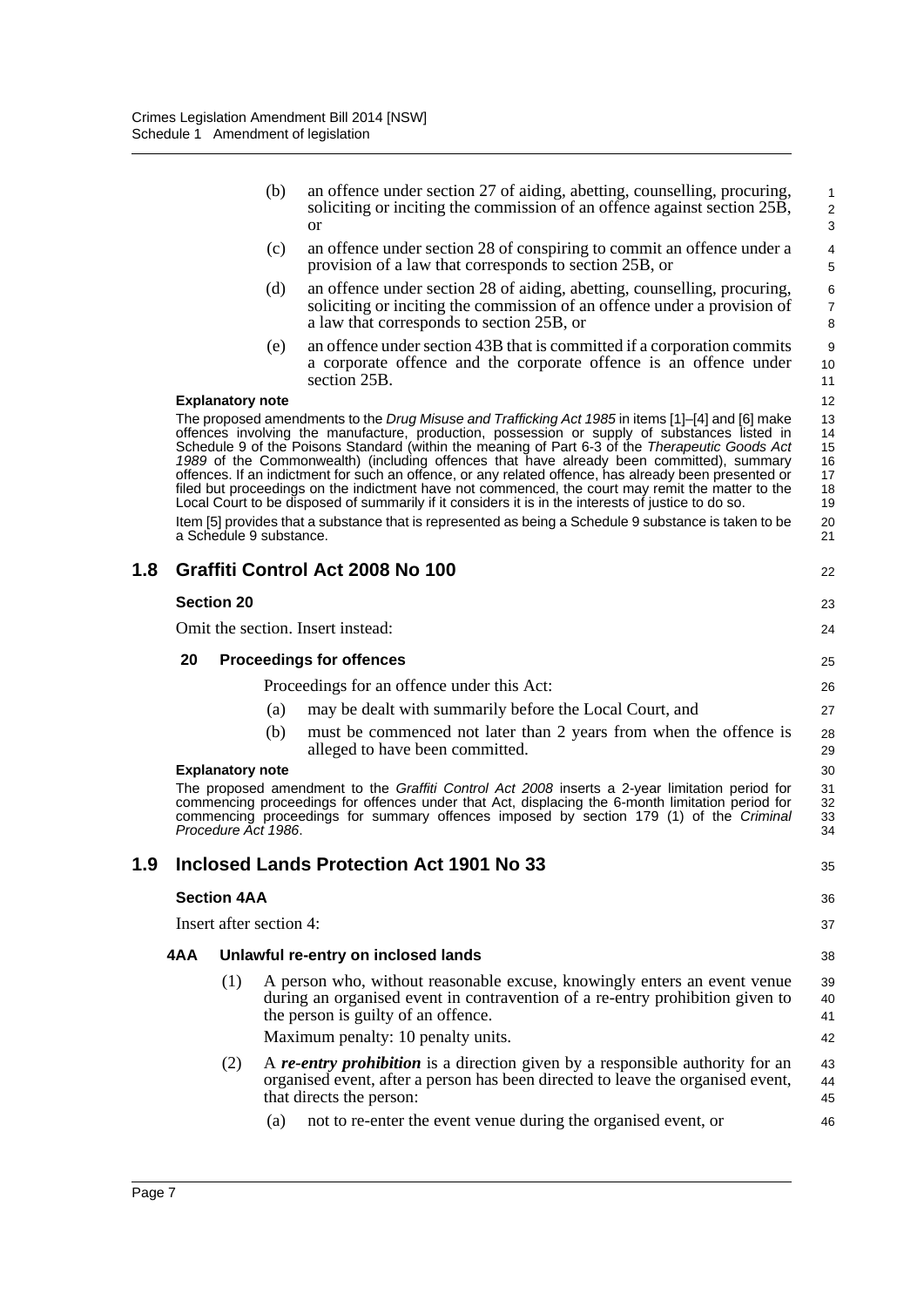|                         | (b)      | not to enter any specified event venue during an organised event for<br>which the responsible authority is the responsible authority,                                                                                                                                                                                                                                                                                                                                                                                                                                                                                                                                                                                                                                                                                                                                                                                                             | $\mathbf{1}$<br>$\overline{2}$                     |
|-------------------------|----------|---------------------------------------------------------------------------------------------------------------------------------------------------------------------------------------------------------------------------------------------------------------------------------------------------------------------------------------------------------------------------------------------------------------------------------------------------------------------------------------------------------------------------------------------------------------------------------------------------------------------------------------------------------------------------------------------------------------------------------------------------------------------------------------------------------------------------------------------------------------------------------------------------------------------------------------------------|----------------------------------------------------|
|                         | or both. |                                                                                                                                                                                                                                                                                                                                                                                                                                                                                                                                                                                                                                                                                                                                                                                                                                                                                                                                                   | 3                                                  |
| (3)                     |          | A re-entry prohibition may be given orally in person or in writing.                                                                                                                                                                                                                                                                                                                                                                                                                                                                                                                                                                                                                                                                                                                                                                                                                                                                               | 4                                                  |
| (4)                     |          | The responsible authority must, at the time of giving the re-entry prohibition:                                                                                                                                                                                                                                                                                                                                                                                                                                                                                                                                                                                                                                                                                                                                                                                                                                                                   | 5                                                  |
|                         | (a)      | specify the event venue or venues, and organised event or events, to<br>which the re-entry prohibition applies, and                                                                                                                                                                                                                                                                                                                                                                                                                                                                                                                                                                                                                                                                                                                                                                                                                               | 6<br>$\overline{7}$                                |
|                         | (b)      | specify the duration of the re-entry prohibition, and                                                                                                                                                                                                                                                                                                                                                                                                                                                                                                                                                                                                                                                                                                                                                                                                                                                                                             | 8                                                  |
|                         | (c)      | state the reason why the re-entry prohibition is being given, and                                                                                                                                                                                                                                                                                                                                                                                                                                                                                                                                                                                                                                                                                                                                                                                                                                                                                 | 9                                                  |
|                         | (d)      | warn the person subject to the re-entry prohibition that it is an offence<br>to contravene the re-entry prohibition.                                                                                                                                                                                                                                                                                                                                                                                                                                                                                                                                                                                                                                                                                                                                                                                                                              | 10<br>11                                           |
| (5)                     |          | Proof of reasonable excuse under this section lies on the person charged with<br>the offence.                                                                                                                                                                                                                                                                                                                                                                                                                                                                                                                                                                                                                                                                                                                                                                                                                                                     | 12<br>13                                           |
| (6)                     | conduct. | If a person who enters an event venue in contravention of a re-entry<br>prohibition is also prohibited or banned from entering the event venue under<br>another Act or law, the person cannot be found guilty of both an offence under<br>this Act and an offence under the other Act or law in respect of the same                                                                                                                                                                                                                                                                                                                                                                                                                                                                                                                                                                                                                               | 14<br>15<br>16<br>17<br>18                         |
| (7)                     |          | In this section:                                                                                                                                                                                                                                                                                                                                                                                                                                                                                                                                                                                                                                                                                                                                                                                                                                                                                                                                  | 19                                                 |
|                         |          | event organiser in relation to an organised event means the person in charge<br>or apparently in charge of the organised event and who has the power to admit<br>persons to or exclude persons from attending the organised event.                                                                                                                                                                                                                                                                                                                                                                                                                                                                                                                                                                                                                                                                                                                | 20<br>21<br>22                                     |
|                         |          | event venue means that part of inclosed lands used for an organised event to<br>which right of entry is conferred by a ticket, membership or similar<br>arrangement.                                                                                                                                                                                                                                                                                                                                                                                                                                                                                                                                                                                                                                                                                                                                                                              | 23<br>24<br>25                                     |
|                         |          | organised event means:                                                                                                                                                                                                                                                                                                                                                                                                                                                                                                                                                                                                                                                                                                                                                                                                                                                                                                                            | 26                                                 |
|                         | (a)      | an organised sporting event, and includes any performance, ceremony<br>or formalities conducted in conjunction with the event, or                                                                                                                                                                                                                                                                                                                                                                                                                                                                                                                                                                                                                                                                                                                                                                                                                 | 27<br>28                                           |
|                         | (b)      | organised public exhibition, fair, convention, performance,<br>an<br>ceremony, festival or similar event, or                                                                                                                                                                                                                                                                                                                                                                                                                                                                                                                                                                                                                                                                                                                                                                                                                                      | 29<br>30                                           |
|                         | (c)      | an event of a kind prescribed by the regulations.                                                                                                                                                                                                                                                                                                                                                                                                                                                                                                                                                                                                                                                                                                                                                                                                                                                                                                 | 31                                                 |
|                         |          | <i>responsible authority</i> for an organised event means:                                                                                                                                                                                                                                                                                                                                                                                                                                                                                                                                                                                                                                                                                                                                                                                                                                                                                        | 32                                                 |
|                         | (a)      | the owner, occupier or person apparently in charge of the event venue<br>used or to be used for the organised event, or                                                                                                                                                                                                                                                                                                                                                                                                                                                                                                                                                                                                                                                                                                                                                                                                                           | 33<br>34                                           |
|                         | (b)      | the event organiser.                                                                                                                                                                                                                                                                                                                                                                                                                                                                                                                                                                                                                                                                                                                                                                                                                                                                                                                              | 35                                                 |
| <b>Explanatory note</b> |          |                                                                                                                                                                                                                                                                                                                                                                                                                                                                                                                                                                                                                                                                                                                                                                                                                                                                                                                                                   | 36                                                 |
|                         |          | The proposed amendment to the <i>Inclosed Lands Protection Act 1901</i> creates a new offence of<br>entering inclosed lands in contravention of a re-entry prohibition. A re-entry prohibition is a direction<br>by the responsible authority for an organised event, after a person has been directed to leave the<br>organised event, that a person must not enter an event venue or venues during an organised event.<br>The re-entry prohibition can apply just to the event venue and organised event the person was<br>directed to leave or, instead or as well, to any other event venue or organised event for which the<br>responsible authority giving the re-entry prohibition is the responsible authority. The proposed offence<br>is intended to focus on event venues that are primarily or exclusively sporting or entertainment<br>venues. Although a re-entry prohibition could apply to other venues that are not primarily or | 37<br>38<br>39<br>40<br>41<br>42<br>43<br>44<br>45 |
|                         |          | exclusively used for sporting or entertainment events, application of the provision will be limited to that                                                                                                                                                                                                                                                                                                                                                                                                                                                                                                                                                                                                                                                                                                                                                                                                                                       | 46                                                 |

part of such venue that is being used for a ticketed event and only while the event is taking place, and

not to the whole of the venue.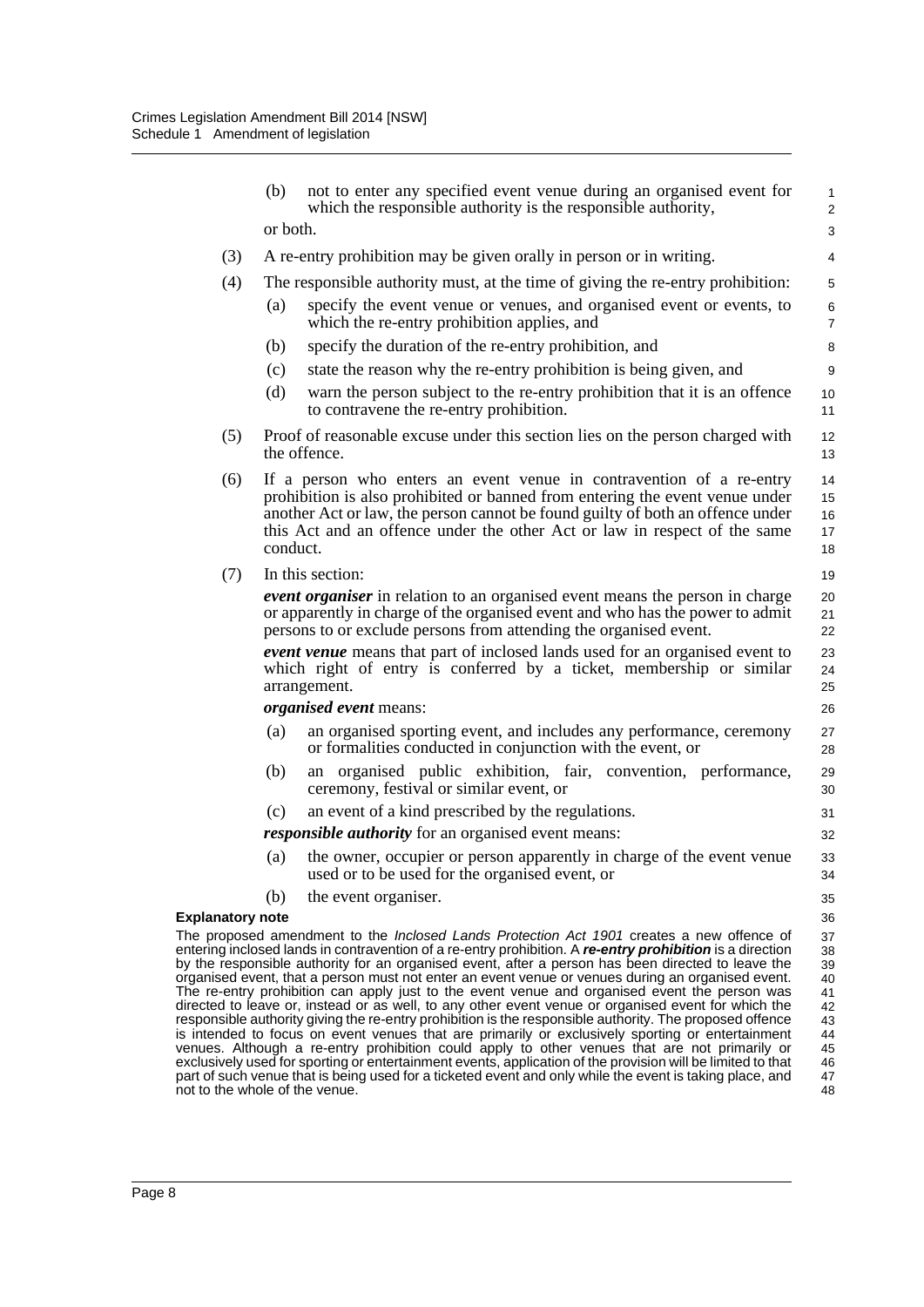|       | Act 1987 No 290                                                                      |       | 1.10 Telecommunications (Interception and Access) (New South Wales)                                                                                                            | 1<br>$\overline{\mathbf{c}}$ |  |  |
|-------|--------------------------------------------------------------------------------------|-------|--------------------------------------------------------------------------------------------------------------------------------------------------------------------------------|------------------------------|--|--|
| [1]   | <b>Section 3 Definitions</b>                                                         |       |                                                                                                                                                                                | 3                            |  |  |
|       | Omit the definition of <i>certifying officer</i> from section 3 (1). Insert instead: |       |                                                                                                                                                                                |                              |  |  |
|       |                                                                                      |       | <i>certifying officer</i> , in relation to an eligible authority, means:                                                                                                       | 4<br>5                       |  |  |
|       | (a)                                                                                  |       | in the case of the Police Force:                                                                                                                                               | 6                            |  |  |
|       |                                                                                      | (i)   | the Commissioner of Police, or                                                                                                                                                 | $\overline{7}$               |  |  |
|       |                                                                                      | (ii)  | a Deputy Commissioner of Police, or                                                                                                                                            | 8                            |  |  |
|       |                                                                                      | (iii) | an officer whose rank is equivalent to that of Assistant<br>Commissioner of the Australian Federal Police, or                                                                  | 9<br>10                      |  |  |
|       |                                                                                      | (iv)  | an officer who is authorised to be a certifying officer of the Police<br>Force under section 5AC (4) of the Commonwealth Act, or                                               | 11<br>12                     |  |  |
|       | (b)                                                                                  |       | in the case of the New South Wales Crime Commission:                                                                                                                           | 13                           |  |  |
|       |                                                                                      | (i)   | an executive officer of that Commission, or                                                                                                                                    | 14                           |  |  |
|       |                                                                                      | (ii)  | a member of the staff of that Commission who is authorised to be<br>a certifying officer of the Commission under section 5AC (5) of<br>the Commonwealth Act, or                | 15<br>16<br>17               |  |  |
|       | (c)                                                                                  |       | in the case of the Independent Commission Against Corruption:                                                                                                                  | 18                           |  |  |
|       |                                                                                      | (i)   | the Commissioner of that Commission, or                                                                                                                                        | 19                           |  |  |
|       |                                                                                      | (ii)  | an Assistant Commissioner of that Commission, or                                                                                                                               | 20                           |  |  |
|       |                                                                                      | (iii) | an officer who is authorised to be a certifying officer of that<br>Commission under section 5AC (9A) of the Commonwealth Act,<br><sub>or</sub>                                 | 21<br>22<br>23               |  |  |
|       | (d)                                                                                  |       | in the case of the Police Integrity Commission:                                                                                                                                | 24                           |  |  |
|       |                                                                                      | (i)   | the Commissioner of that Commission, or                                                                                                                                        | 25                           |  |  |
|       |                                                                                      | (ii)  | an Assistant Commissioner of that Commission, or                                                                                                                               | 26                           |  |  |
|       |                                                                                      | (iii) | an officer who is authorised to be a certifying officer of that<br>Commission under section 5AC (8) of the Commonwealth Act,<br><sub>or</sub>                                  | 27<br>28<br>29               |  |  |
|       | (e)                                                                                  |       | in the case of the Police Royal Commission—the Police Royal<br>Commissioner.                                                                                                   | 30<br>31                     |  |  |
| $[2]$ |                                                                                      |       | Section 3 (1), definition of "chief officer"                                                                                                                                   | 32                           |  |  |
|       |                                                                                      |       | Omit "Chairperson" from paragraph (b). Insert instead "Commissioner".                                                                                                          | 33                           |  |  |
| $[3]$ | Section 3 (1), definition of "officer"                                               |       |                                                                                                                                                                                | 34                           |  |  |
|       | <b>Explanatory note</b>                                                              |       | Omit "a member, or" from paragraph (b). Insert instead "an executive officer, or".<br>Item [1] substitutes the definition of certifying officer to make it consistent with the | 35<br>36<br>37               |  |  |
|       |                                                                                      |       | Telecommunications (Interception and Access) Act 1979 of the Commonwealth and items [2] and [3]<br>update certain references relating to the NSW Crime Commission.             | 38<br>39                     |  |  |
|       |                                                                                      |       | 1.11 Terrorism (Police Powers) Act 2002 No 115                                                                                                                                 | 40                           |  |  |
| $[1]$ | sections 26ZE, 26ZG, 26ZGA and 26ZH                                                  |       | Section 26ZI Monitoring contact with family members, lawyers etc under                                                                                                         | 41<br>42                     |  |  |
|       | Omit section 26ZI (6) (c). Insert instead:                                           |       |                                                                                                                                                                                | 43                           |  |  |
|       | (c)                                                                                  |       | the information is protected information, and                                                                                                                                  | 44                           |  |  |